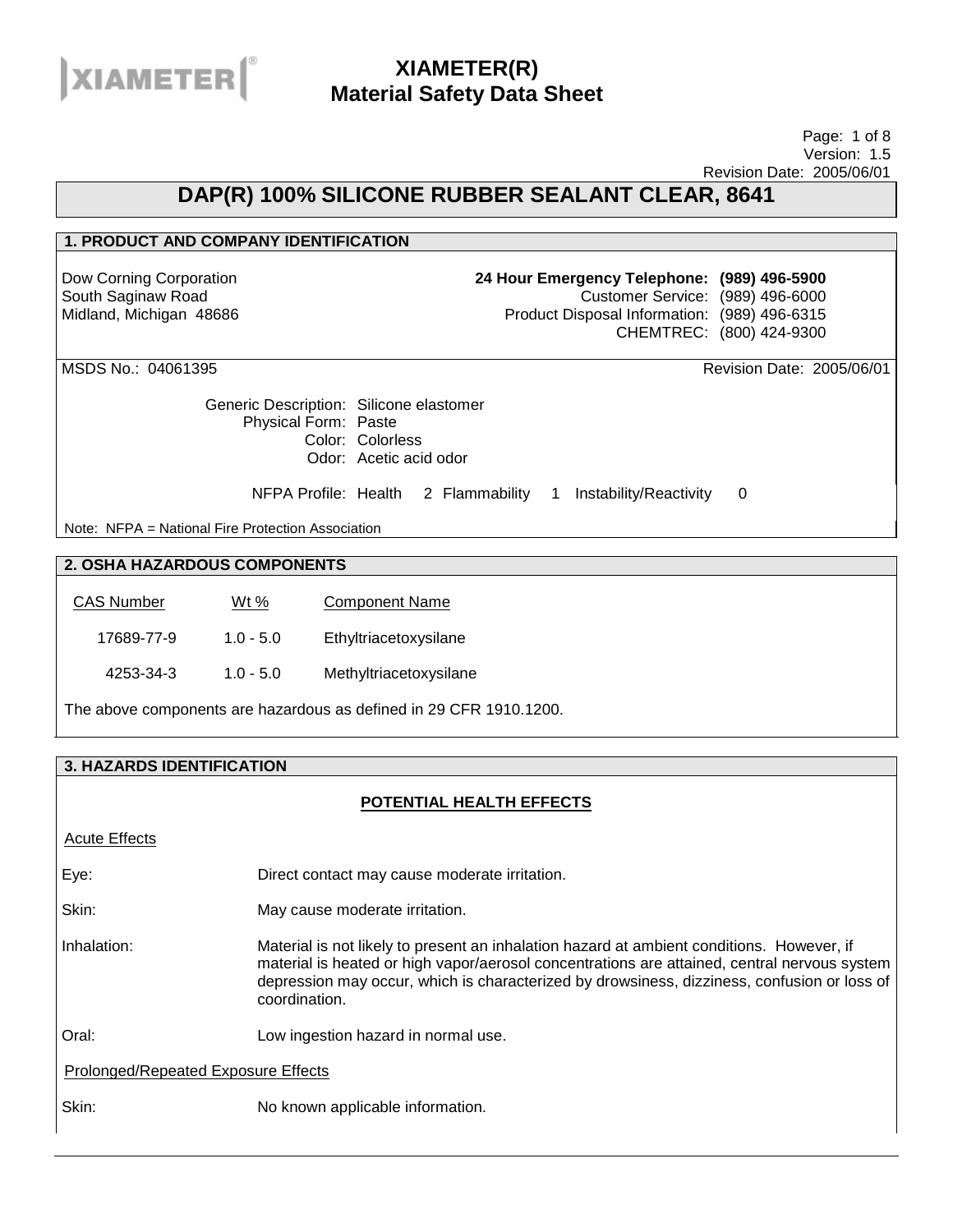

#### Page: 2 of 8 Version: 1.5 Revision Date: 2005/06/01

## **DAP(R) 100% SILICONE RUBBER SEALANT CLEAR, 8641**

Inhalation**:** No known applicable information.

Oral: No known applicable information.

Signs and Symptoms of Overexposure

No known applicable information.

Medical Conditions Aggravated by Exposure

No known applicable information.

The above listed potential effects of overexposure are based on actual data, results of studies performed upon similar compositions, component data and/or expert review of the product. Please refer to Section 11 for the detailed toxicology information.

| <b>4. FIRST AID MEASURES</b> |                                                                                                                                                                                                                                                                |
|------------------------------|----------------------------------------------------------------------------------------------------------------------------------------------------------------------------------------------------------------------------------------------------------------|
| Eye:                         | Immediately flush with water for 15 minutes. Get medical attention.                                                                                                                                                                                            |
| Skin:                        | Remove from skin and wash thoroughly with soap and water or waterless cleanser. Get<br>medical attention if irritation or other ill effects develop or persist.                                                                                                |
| Inhalation:                  | Material is not likely to present an inhalation hazard at ambient conditions. If material is<br>heated or vapor/mist/dust/fumes are generated, care should be taken to prevent inhalation.<br>In case of exposure to vapor/mist/dust/fumes, move to fresh air. |
| Oral:                        | No first aid should be needed.                                                                                                                                                                                                                                 |
| Comments:                    | Treat according to person's condition and specifics of exposure.                                                                                                                                                                                               |

| <b>5. FIRE FIGHTING MEASURES</b>          |                                                                                                                                                                                                                                                                               |  |
|-------------------------------------------|-------------------------------------------------------------------------------------------------------------------------------------------------------------------------------------------------------------------------------------------------------------------------------|--|
| Flash Point:                              | $>$ 212 °F $/$ > 100 °C (Closed Cup)                                                                                                                                                                                                                                          |  |
| Autoignition Temperature: Not determined. |                                                                                                                                                                                                                                                                               |  |
| Flammability Limits in Air:               | Not determined.                                                                                                                                                                                                                                                               |  |
| <b>Extinguishing Media:</b>               | On large fires use dry chemical, foam or water spray. On small fires use carbon dioxide<br>(CO2), dry chemical or water spray. Water can be used to cool fire exposed containers.                                                                                             |  |
| Fire Fighting Measures:                   | Self-contained breathing apparatus and protective clothing should be worn in fighting large<br>fires involving chemicals. Determine the need to evacuate or isolate the area according to<br>your local emergency plan. Use water spray to keep fire exposed containers cool. |  |
| Unusual Fire Hazards:                     | None.                                                                                                                                                                                                                                                                         |  |
| <b>Hazardous Decomposition Products</b>   |                                                                                                                                                                                                                                                                               |  |
|                                           | Thermal breakdown of this product during fire or very high heat conditions may evolve the following hazardous                                                                                                                                                                 |  |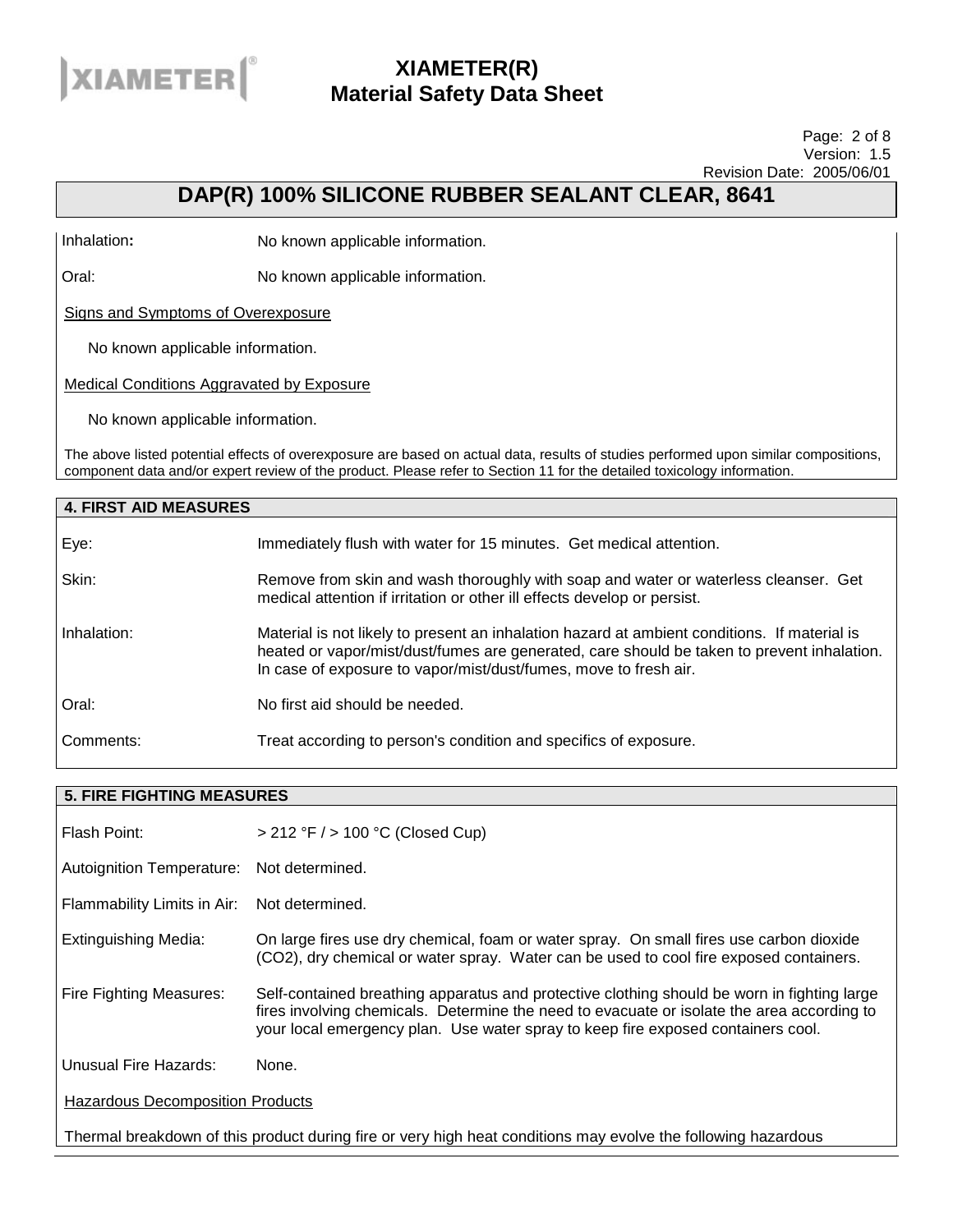

Page: 3 of 8 Version: 1.5 Revision Date: 2005/06/01

### **DAP(R) 100% SILICONE RUBBER SEALANT CLEAR, 8641**

decomposition products: Carbon oxides and traces of incompletely burned carbon compounds. Silicon dioxide. Formaldehyde.

#### **6. ACCIDENTAL RELEASE MEASURES**

Containment/Clean up: Observe all personal protection equipment recommendations described in Sections 5 and 8. Wipe up or scrape up and contain for salvage or disposal. Clean area as appropriate since spilled materials, even in small quantities, may present a slip hazard. Final cleaning may require use of steam, solvents or detergents. Dispose of saturated absorbant or cleaning materials appropriately, since spontaneous heating may occur. Local, state and federal laws and regulations may apply to releases and disposal of this material, as well as those materials and items employed in the cleanup of releases. You will need to determine which federal, state and local laws and regulations are applicable. Sections 13 and 15 of this MSDS provide information regarding certain federal and state requirements.

Note: See section 8 for Personal Protective Equipment for Spills. Call (989) 496-5900, if additional information is required.

#### **7. HANDLING AND STORAGE**

Use with adequate ventilation. Product evolves acetic acid (HOAc) when exposed to water or humid air. Provide ventilation during use to control HOAc within exposure guidelines or use respiratory protection. Avoid eye contact. Avoid skin contact. Do not take internally. Avoid breathing vapor. Keep container closed.

Use reasonable care and store away from oxidizing materials. Keep container closed and store away from water or moisture.

### **8. EXPOSURE CONTROLS / PERSONAL PROTECTION**

#### **Component Exposure Limits**

CAS Number Component Name The Component Name Exposure Limits

17689-77-9 Ethyltriacetoxysilane See acetic acid comments.

4253-34-3 Methyltriacetoxysilane See acetic acid comments.

Acetic acid is formed upon contact with water or humid air. Provide adequate ventilation to control exposures within guidelines of OSHA PEL: TWA 10 ppm and ACGIH TLV: TWA 10 ppm, STEL 15 ppm.

#### **Engineering Controls**

Local Ventilation: Recommended. General Ventilation: Recommended.

**Personal Protective Equipment for Routine Handling**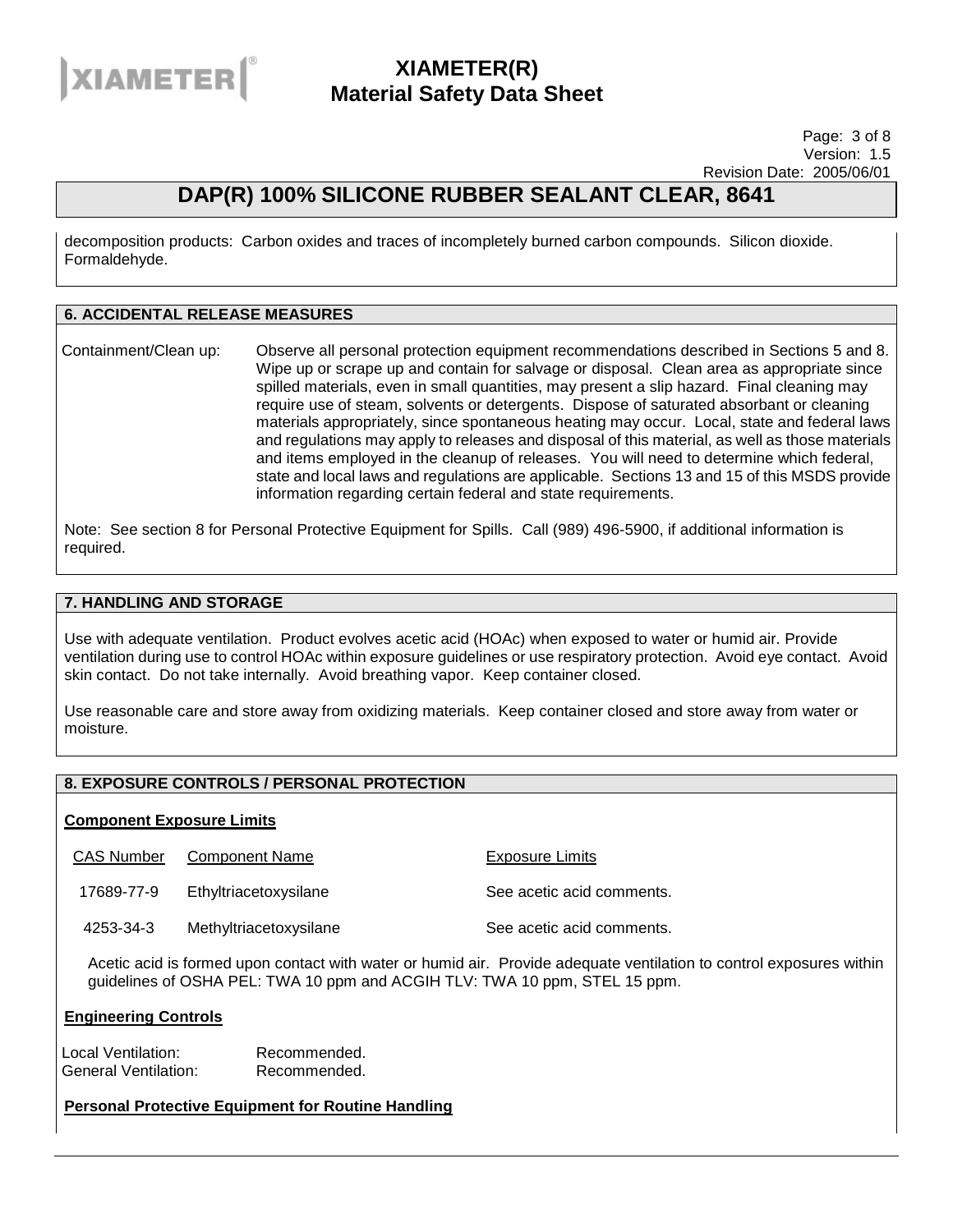

#### Page: 4 of 8 Version: 1.5 Revision Date: 2005/06/01

### **DAP(R) 100% SILICONE RUBBER SEALANT CLEAR, 8641**

| Eyes: | Use proper protection - safety glasses as a minimum. |
|-------|------------------------------------------------------|
|       |                                                      |

Skin: Wash at mealtime and end of shift. Contaminated clothing and shoes should be removed as soon as practical and thoroughly cleaned before reuse. Chemical protective gloves are recommended.

Suitable Gloves: Nitrile Rubber. Butyl Rubber.

Inhalation: Use respiratory protection unless adequate local exhaust ventilation is provided or exposure assessment demonstrates that exposures are within recommended exposure guidelines. IH personnel can assist in judging the adequacy of existing engineering controls.

Suitable Respirator: Respiratory protection is not needed under ambient conditions. If vapor/mist/dust/fumes are generated when material is heated or handled, the following is advised. General and local exhaust ventilation is recommended to maintain vapor exposures below recommended limits. Where concentrations are above recommended limits or are unknown, appropriate respiratory protection should be worn. Follow OSHA respirator regulations (29 CFR 1910.134) and use NIOSH/MSHA approved respirators.

#### **Personal Protective Equipment for Spills**

Eyes: Use full face respirator.

Skin: Wash at mealtime and end of shift. Contaminated clothing and shoes should be removed as soon as practical and thoroughly cleaned before reuse. Chemical protective gloves are recommended.

Inhalation/Suitable Respirator: Respiratory protection recommended. Follow OSHA Respirator Regulations (29 CFR 1910.134) and use NIOSH/MHSA approved respirators. Protection provided by air purifying respirators against exposure to any hazardous chemical is limited. Use a positive pressure air supplied respirator if there is any potential for uncontrolled release, exposure levels are unknown, or any other circumstance where air purifying respirators may not provide adequate protection.

Precautionary Measures: Avoid eye contact. Avoid skin contact. Do not take internally. Avoid breathing vapor. Keep container closed. Use reasonable care.

Comments: Product evolves acetic acid (HOAc) when exposed to water or humid air. Provide ventilation during use to control HOAc within exposure guidelines or use respiratory protection.

> When heated to temperatures above 150 C (300 F) in the presence of air, product may form formaldehyde vapors. Physical and health hazard information is readily available from Dow Corning Corporation and the Material Safety Data Sheet.

Note: These precautions are for room temperature handling. Use at elevated temperature or aerosol/spray applications may require added precautions.

### **9. PHYSICAL AND CHEMICAL PROPERTIES**

Physical Form: Paste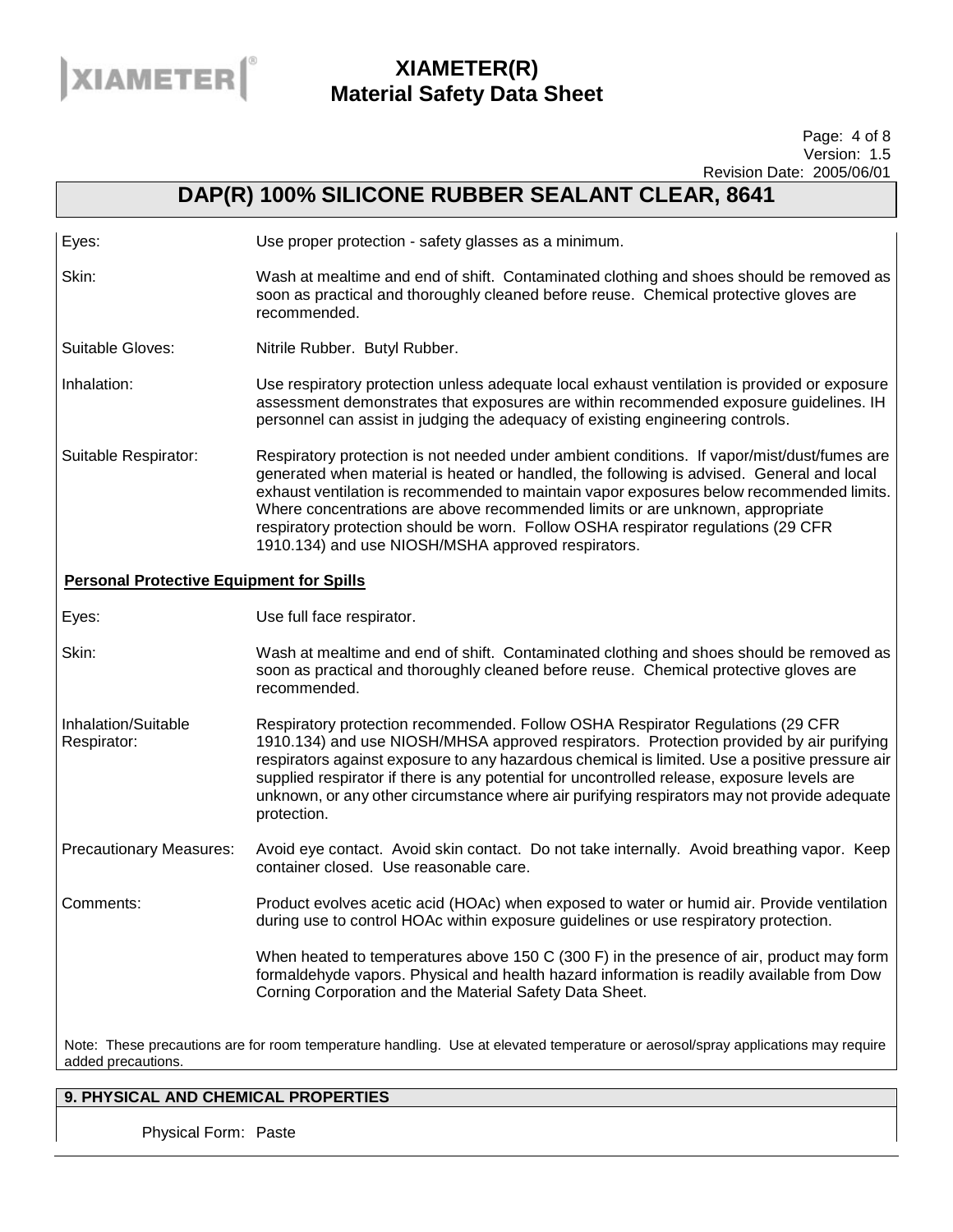

#### Page: 5 of 8 Version: 1.5 Revision Date: 2005/06/01

### **DAP(R) 100% SILICONE RUBBER SEALANT CLEAR, 8641**

Color: Colorless Odor: Acetic acid odor Specific Gravity @ 25°C: 1.007 Viscosity: Not determined. Freezing/Melting Point: Not determined. Boiling Point: Not determined. Vapor Pressure @ 25°C: Not determined. Vapor Density: Not determined. Solubility in Water: Not determined. pH: Not determined. Volatile Content: Not determined.

Note: The above information is not intended for use in preparing product specifications.

#### **10. STABILITY AND REACTIVITY**

| <b>Chemical Stability:</b>   | Stable.                                                                                                                                 |
|------------------------------|-----------------------------------------------------------------------------------------------------------------------------------------|
| Hazardous<br>Polymerization: | Hazardous polymerization will not occur.                                                                                                |
| Conditions to Avoid:         | None.                                                                                                                                   |
| Materials to Avoid:          | Oxidizing material can cause a reaction. Water, moisture, or humid air can cause hazardous<br>vapors to form as described in Section 8. |

#### **11. TOXICOLOGICAL INFORMATION**

#### **Special Hazard Information on Components**

No known applicable information.

#### **12. ECOLOGICAL INFORMATION**

#### **Environmental Fate and Distribution**

Complete information is not yet available.

#### **Environmental Effects**

Complete information is not yet available.

#### **Fate and Effects in Waste Water Treatment Plants**

Complete information is not yet available.

Ecotoxicity Classification Criteria

| LUURIUMUI URUUMIUURIUI UIRUNU    |        |                        |       |
|----------------------------------|--------|------------------------|-------|
| Hazard Parameters (LC50 or EC50) | High   | Medium                 | Low   |
| Acute Aquatic Toxicity (mg/L)    | <=     | $>1$ and $<=100$       | 100ء  |
| Acute Terrestrial Toxicity       | $=100$ | $>100$ and $\leq$ 2000 | >2000 |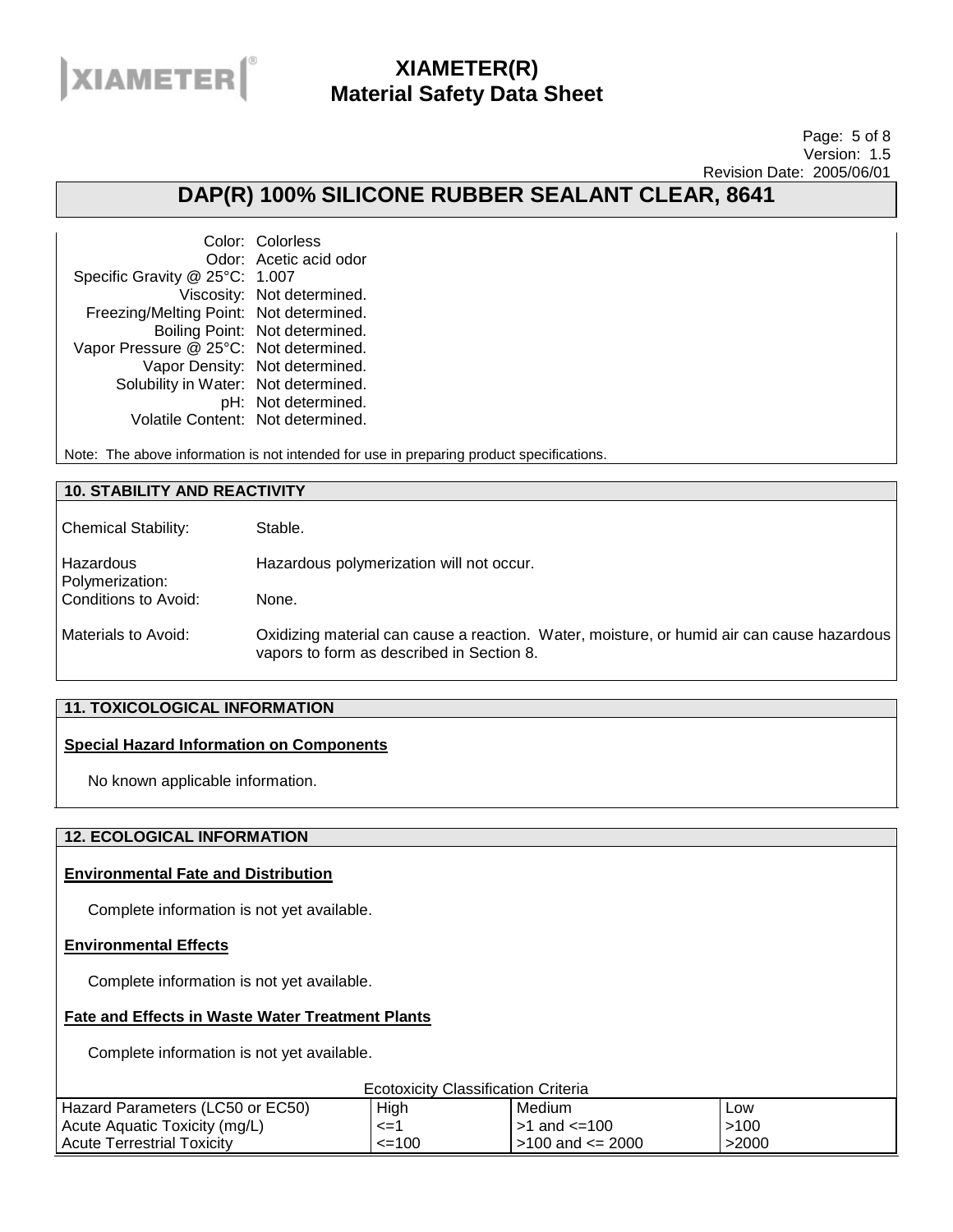

#### Page: 6 of 8 Version: 1.5 Revision Date: 2005/06/01

## **DAP(R) 100% SILICONE RUBBER SEALANT CLEAR, 8641**

This table is adapted from "Environmental Toxicology and Risk Assessment", ASTM STP 1179, p.34, 1993.

This table can be used to classify the ecotoxicity of this product when ecotoxicity data is listed above. Please read the other information presented in the section concerning the overall ecological safety of this material.

#### **13. DISPOSAL CONSIDERATIONS**

#### **RCRA Hazard Class (40 CFR 261)**

When a decision is made to discard this material, as received, is it classified as a hazardous waste? No

State or local laws may impose additional regulatory requirements regarding disposal.

Call (989) 496-6315, if additional information is required.

#### **14. TRANSPORT INFORMATION**

#### **DOT Road Shipment Information (49 CFR 172.101)**

Not subject to DOT.

**Ocean Shipment (IMDG)**

Not subject to IMDG code.

#### **Air Shipment (IATA)**

Not subject to IATA regulations.

#### **15. REGULATORY INFORMATION**

Contents of this MSDS comply with the OSHA Hazard Communication Standard 29 CFR 1910.1200.

TSCA Status: All chemical substances in this material are included on or exempted from listing on the TSCA Inventory of Chemical Substances.

#### **EPA SARA Title III Chemical Listings**

**Section 302 Extremely Hazardous Substances (40 CFR 355):**  None.

**Section 304 CERCLA Hazardous Substances (40 CFR 302):**  None.

**Section 311/312 Hazard Class (40 CFR 370):**  Acute: Yes

Chronic: No Fire: No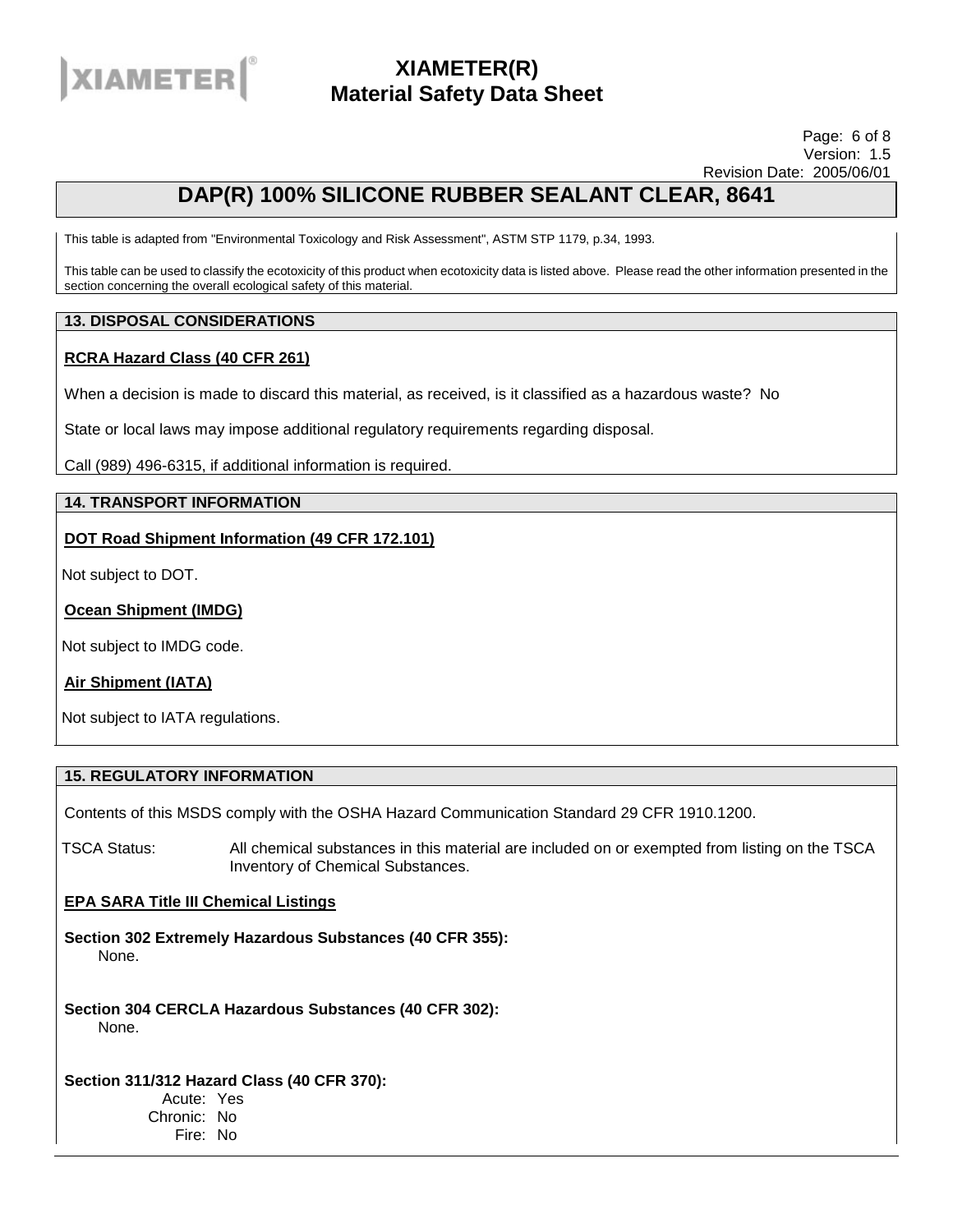

#### Page: 7 of 8 Version: 1.5 Revision Date: 2005/06/01

## **DAP(R) 100% SILICONE RUBBER SEALANT CLEAR, 8641**

Pressure: No Reactive: No

#### **Section 313 Toxic Chemicals (40 CFR 372):**

None present or none present in regulated quantities.

#### **Supplemental State Compliance Information**

### **California**

Warning: This product contains the following chemical(s) listed by the State of California under the Safe Drinking Water and Toxic Enforcement Act of 1986 (Proposition 65) as being known to cause cancer, birth defects or other reproductive harm.

None known.

#### **Massachusetts**

| <b>CAS Number</b> | Wt %       | <b>Component Name</b> |
|-------------------|------------|-----------------------|
| 7631-86-9         | 7.0 - 13.0 | Silica, amorphous     |

#### **New Jersey**

| <b>CAS Number</b> | Wt $%$           | <b>Component Name</b>                     |
|-------------------|------------------|-------------------------------------------|
| 70131-67-8        | >60.0            | Dimethyl siloxane, hydroxy-terminated     |
| 7631-86-9         | $7.0 - 13.0$     | Silica, amorphous                         |
| 64742-46-7        | $\epsilon = 7.0$ | Hydrotreated middle petroleum distillates |
| 17689-77-9        | $1.0 - 5.0$      | Ethyltriacetoxysilane                     |
| 4253-34-3         | $1.0 - 5.0$      | Methyltriacetoxysilane                    |
|                   |                  |                                           |

#### **Pennsylvania**

| <b>CAS Number</b> | Wt %         | <b>Component Name</b>                     |
|-------------------|--------------|-------------------------------------------|
| 70131-67-8        | >60.0        | Dimethyl siloxane, hydroxy-terminated     |
| 7631-86-9         | $7.0 - 13.0$ | Silica, amorphous                         |
| 64742-46-7        | $\leq$ 7.0   | Hydrotreated middle petroleum distillates |
|                   |              |                                           |